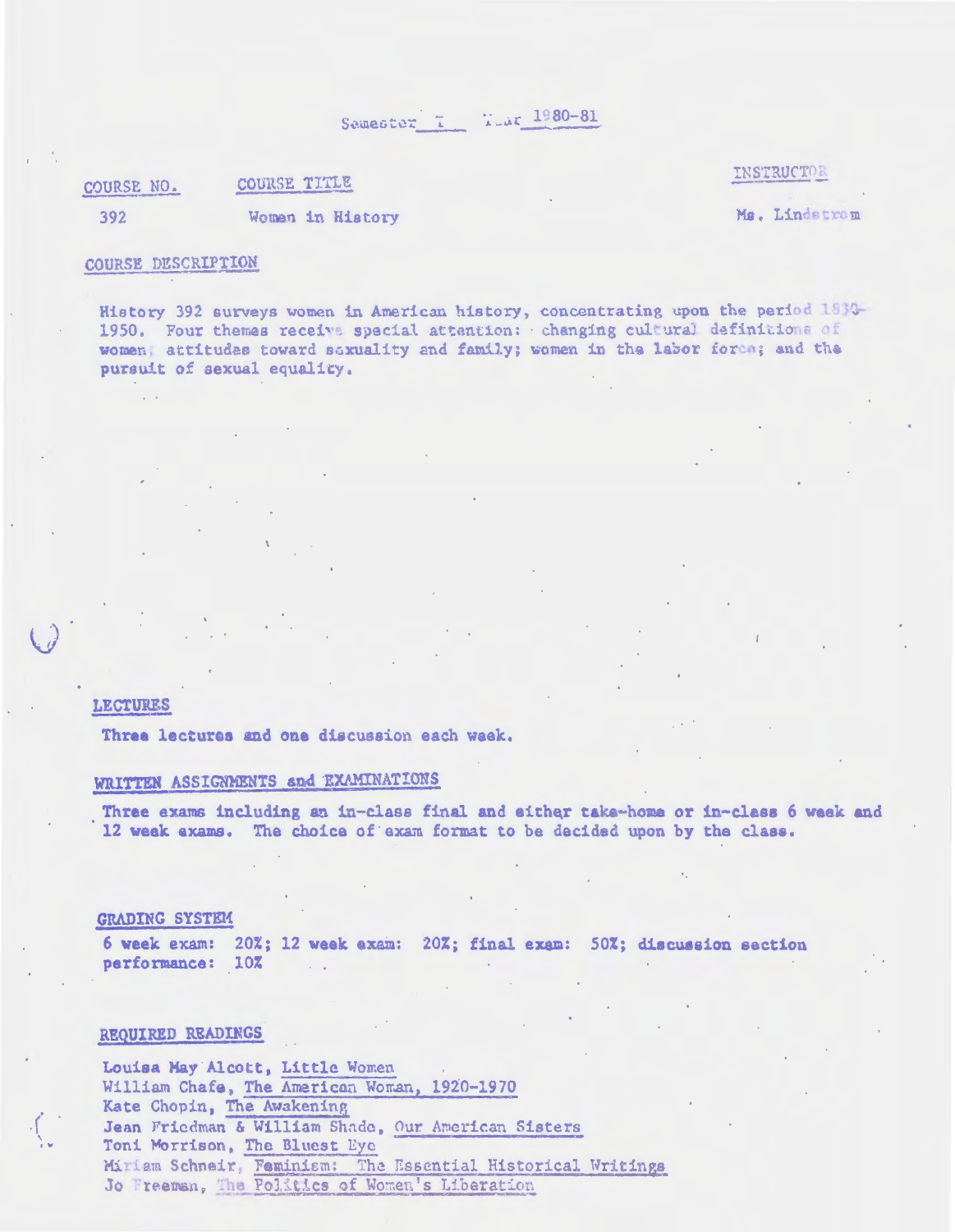**History 392** 

Women in History

Lindstrom

**Required Texts:** 

Alcott, L.M., Little Women

Chafe, W., The American Woman: Her Changing Social, Economic, and Political Roles, 1920-1970

Chopin, K., The Awakening

Freeman, J., The Politics of Women's Liberation

Friedman, J.E., and W.G. Shade, Our American Sisters

Morrison, T., The Bluest Eye

Schneir, M., Feminism: The Essential Historical Writing

#### Unit 1: to 1865

Sept. 5 Themas in Women's History  $\overline{7}$ No class **Sept. 10** The Colonial Family  $12 \overline{ }$ Pre-Industrial Work Patterns 14 Women's Status on the Eve of the Revolution.

> Friedman and Shade, pp. 5-51, 76-92 Read:

**Sept. 17** The Cult of True Womanhood: I 19 The Cult of True Womanhood: II  $21$ The Feminization of Religion and Culture

Read: Alcott

**Sept. 24** Work in Industrializing America 26 Women in Slavery 28 Missionary, Moral Reform and Anti-Slavery Socities

**Read:** Friedman and Shade, pp. 93-162 Schneir, pp. 49-61

Origins of the Women's Rights Movement **Oct. 1**  $\overline{3}$ Legal and Educational Advances to 1865  $5\phantom{.0}$ **EXAM** 

Read: Schneir, pp. 2-24, 35-48, 62-131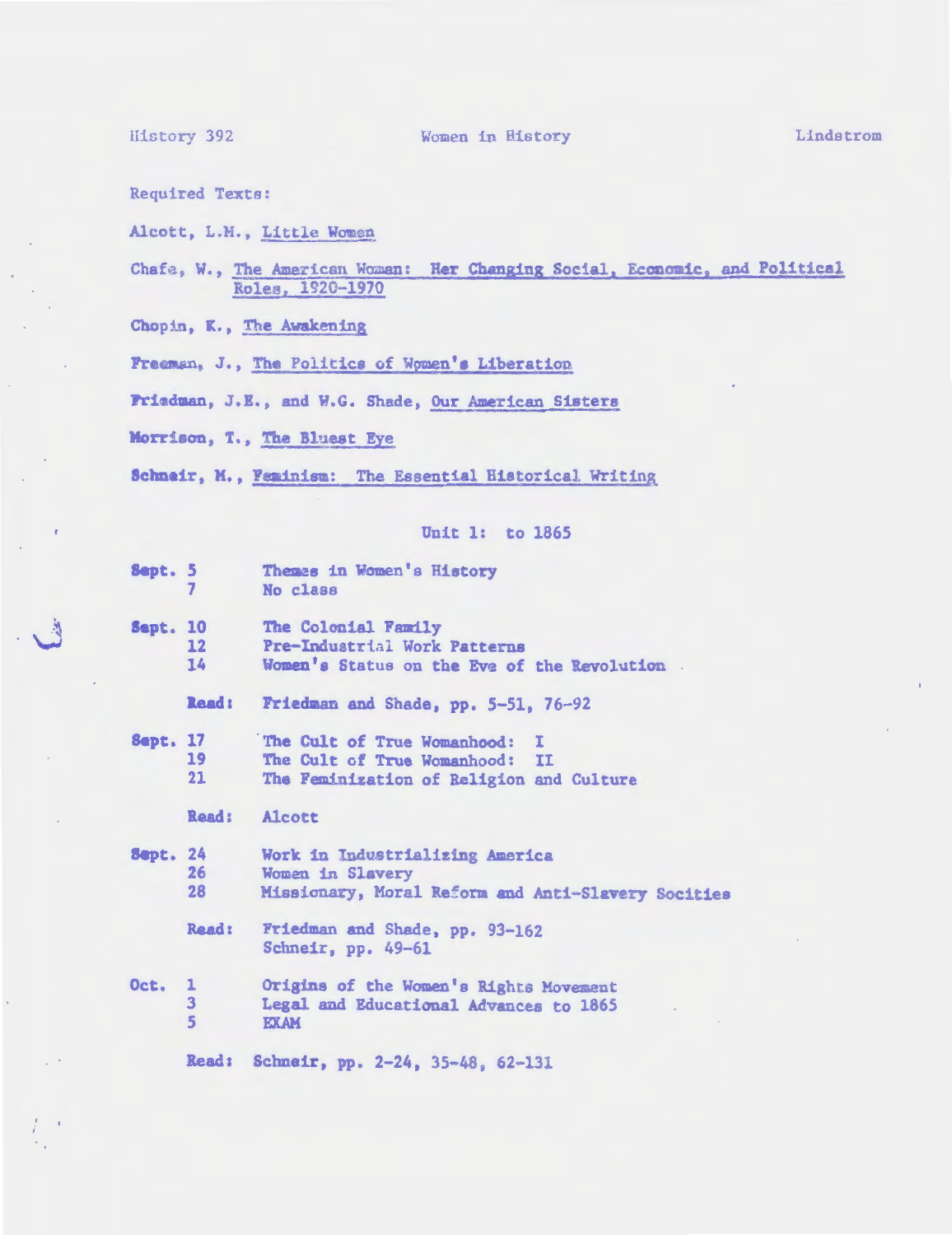# Unit II: 1865-1930

| Oct. 8 | 10<br>12 <sup>7</sup>         | Reconstruction and Women's Rights<br>Education and the Professions<br>Social Feminism                 |
|--------|-------------------------------|-------------------------------------------------------------------------------------------------------|
|        | Read:                         | Friedman and Shade, pp. 252-61, 301-12, Schneir, pp. 132-59,<br>$212 - 27$                            |
| Oct.   | <b>15</b><br>17<br>19         | Black Women in Reform<br>Continuing Women's Rights Battles<br>The Woman Question                      |
|        | Read:                         | Chopin; Friedman and Shade, pp. 233-51                                                                |
| Oct.   | 22<br>24<br>26                | Women in the Marketplace<br>Women in Trade Unions<br>Charlotte Perkins Tilman                         |
|        |                               | Esad: Friedman and Shade, pp. 283-300, Schneir, pp. 230-86                                            |
| 'Oct.  | 29                            | Militant Peminism: Margaret Sanger<br>Emma Goldman                                                    |
| Kov.   | 31<br>$\mathbf{2}$            | Accommodation Within the Suffrage Movement<br>Winning the Vote                                        |
|        | Read:                         | Friedman and Shade, pp. 262-82, Schneir, pp. 286-343                                                  |
| Nov.   | 5<br>$\overline{7}$<br>9      | Decline of Feminism<br>1920a:<br>Anti-Feminist Undercurrents<br>1920a:<br><b>KXAM</b>                 |
|        | Read:                         | Chafe, pp. 25-132; Friedman and Shade, pp. 323-44                                                     |
|        |                               | Unit III: Since 1930                                                                                  |
| Nov.   | $12 \overline{ }$<br>14<br>16 | Women in Film<br>"Gold-diggers of 1933"<br>"Mildred Pierce"                                           |
|        | Read:                         | Friedman and Shade, pp. 366-85                                                                        |
| Nov.   | 19<br>21                      | Women in the Home:<br>х.<br>Women in the Home: II                                                     |
|        |                               | No discussion                                                                                         |
| Nov.   | 26<br>28<br>30                | Women in the Labor Market<br>Ambivalent Legacy of Eleanor Roosevelt<br>World War II and the Baby Boom |
|        | <b>Read:</b>                  | Chafe, pp. 135-225                                                                                    |

 $\widehat{\mathbb{C}}$ 

 $\begin{pmatrix} 1 & 1 \\ 1 & 1 \end{pmatrix}$